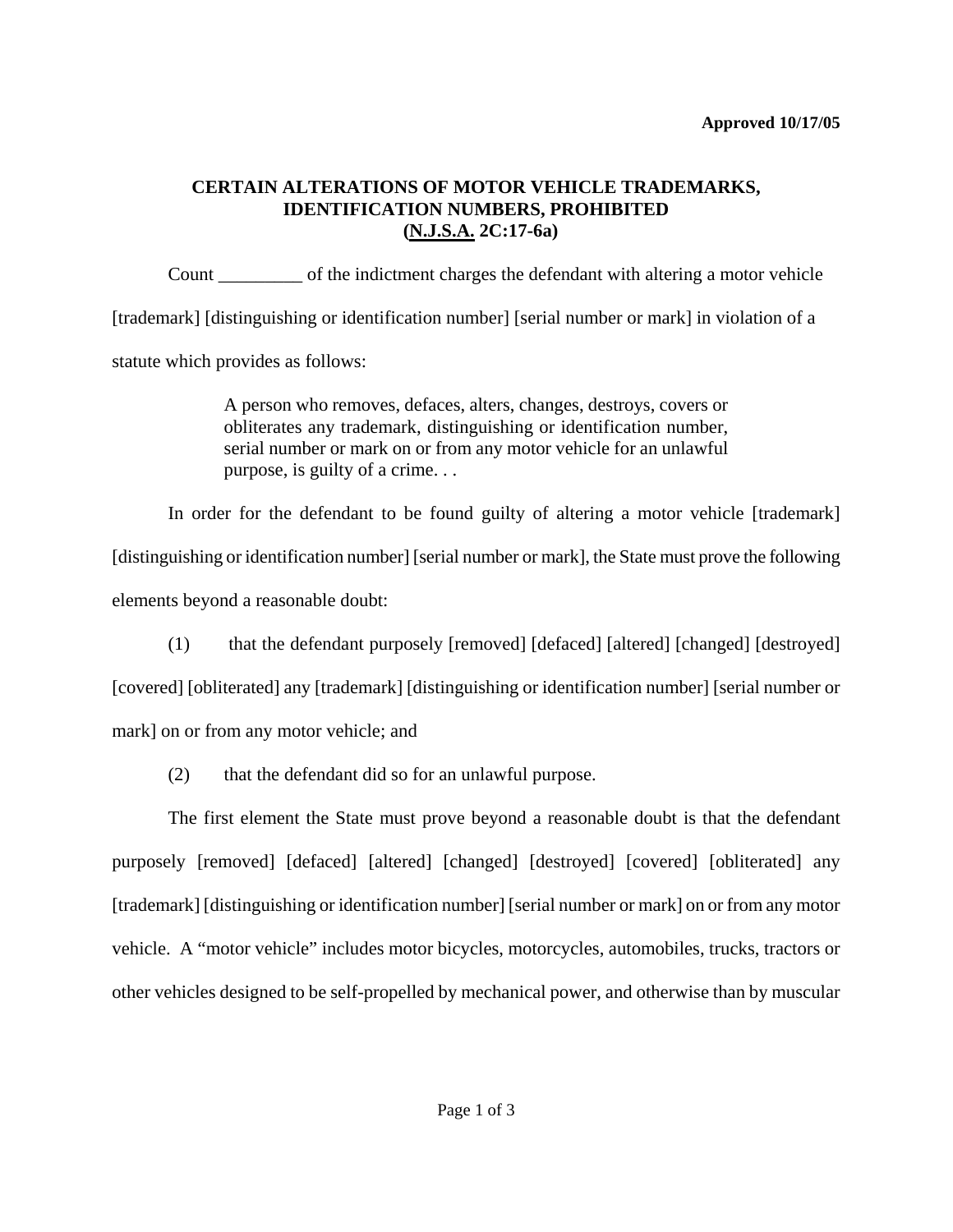## **CERTAIN ALTERATIONS OF MOTOR VEHICLE TRADEMARKS, IDENTIFICATION NUMBERS, PROHIBITED (N.J.S.A. 2C:17-6a)**

power, except motor vehicles running upon or guided by rails or tracks.<sup>[1](#page-0-0)</sup>

A person acts purposely with respect to the nature of his/her conduct or a result thereof if it is his/her conscious object to engage in conduct of that nature or to cause such a result. A person acts purposely with respect to attendant circumstances if he/she is aware of the existence of such circumstances or believes or hopes that they exist. "With purpose," "designed," "with design," or equivalent terms have the same meaning.

Purpose is a condition of the mind that cannot be seen and can only be determined by inferences drawn from the defendant's conduct, words or acts. It is not necessary for the State to prove the existence of such a mental state by direct evidence such as a statement by the defendant that he/she had a particular purpose. It is within the power of the jury to find that the proof of purpose has been furnished beyond a reasonable doubt by inferences which you may draw from the nature of the acts and circumstances surrounding the conduct of the defendant as they have been presented in the evidence you have heard and seen in this case.

The second element the State must prove beyond a reasonable doubt is that the defendant did so for an unlawful purpose. I have already defined purpose for you. In this case, the State contends that the defendant's unlawful purpose in [removing] [defacing] [altering] [changing] [destroying] [covering] [obliterating] the [trademark] [distinguishing or identification number] [serial number or mark] on or from the motor vehicle was \_\_\_\_\_\_\_\_\_\_\_\_\_\_\_\_\_\_\_\_\_\_\_\_\_\_\_\_\_\_\_\_\_\_\_\_\_\_\_\_\_\_\_\_\_.

[Defendant, on the other hand, contends that his/her purpose in performing the act(s) with

 $\frac{1}{1}$ N.J.S.A. 2C:17-6c.